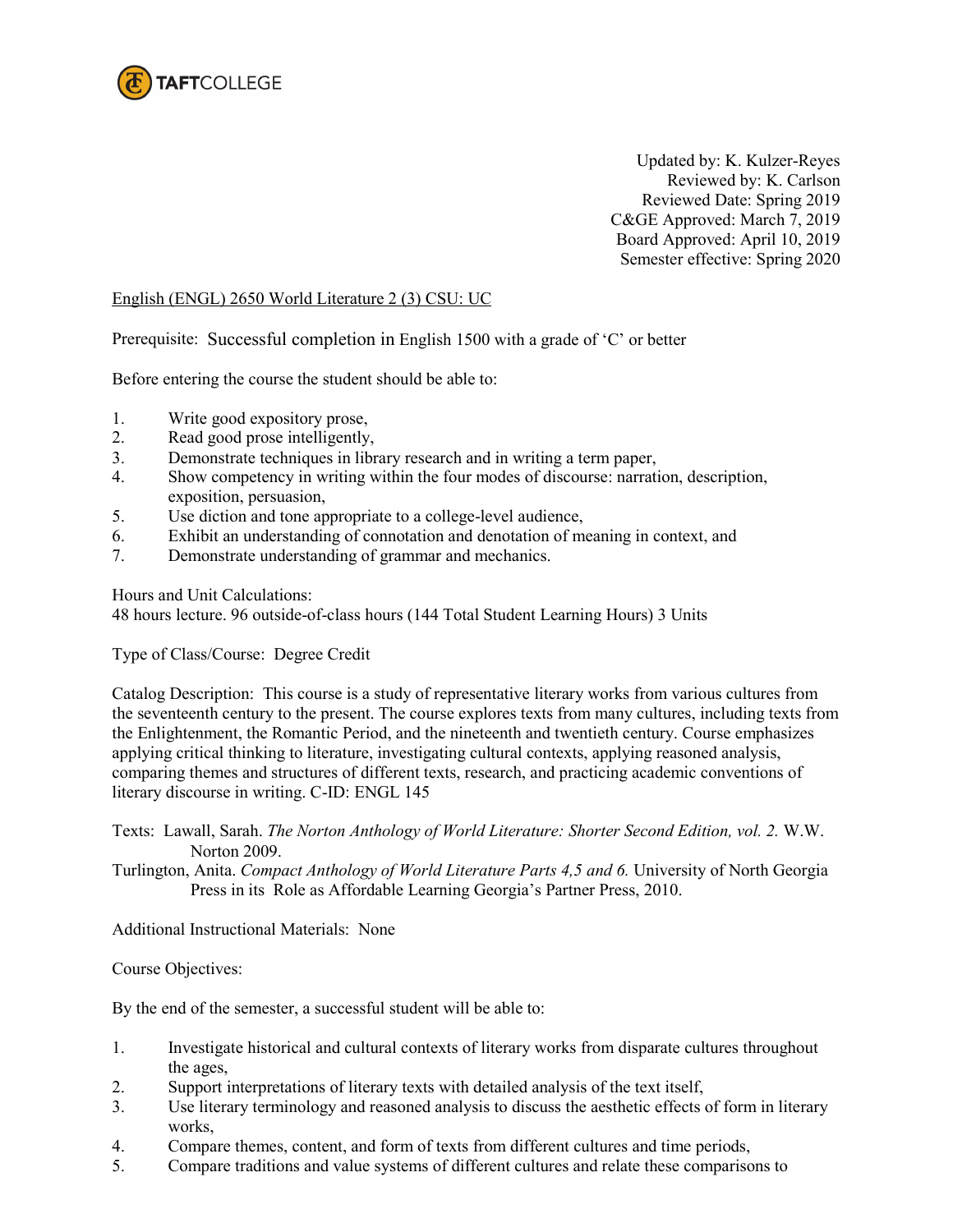

literary texts,

- 6. Evaluate credibility of secondary sources,<br>7. Synthesize secondary sources, whether cri-
- Synthesize secondary sources, whether criticism or background materials, into discussion of primary literary texts,
- 8. Apply critical thinking to literary interpretation and analysis, and
- 9. Demonstrate understanding of appropriate academic discourse and the conventions of literary analysis.

Course Scope and Content

| Unit I   | <b>Critical Thinking</b><br>Claim, premise, evidence<br>А.<br><b>B.</b><br>Induction<br>$C_{\cdot}$<br>Deduction<br>D.<br>Inference<br>E.<br>Assumption<br>F.<br>Logical fallacies<br>G.<br>Argumentative writing about literature |
|----------|------------------------------------------------------------------------------------------------------------------------------------------------------------------------------------------------------------------------------------|
| Unit II  | Methodology<br>Literary interpretation<br>$A_{-}$<br><b>B.</b><br>Literary analysis<br>$C_{\cdot}$<br>Identification and application of cultural context<br>Evaluation of sources<br>D.                                            |
| Unit III | The Enlightenment, including but not limited to:<br>A.<br>Moliere<br><b>B.</b><br>Cruz<br>$C_{\cdot}$<br>Voltaire<br>D.<br>Çelebi                                                                                                  |
| Unit IV  | Romanticism, including but not limited to:<br>A.<br>Rousseau<br>$B_{-}$<br>Goethe<br>$C_{\cdot}$<br>Holderlin<br>D.<br>Heine<br>E.<br>Leopardi<br>Pushkin<br>F.<br>G.<br>Hugo                                                      |
| Unit V   | Realism and Symbolism, including but not limited to:<br>A.<br>Flaubert<br>B.<br>Dostoevsky<br>$C_{\cdot}$<br>Baudelaire<br>D.<br>Tolstoy<br>Ε.<br><b>Ibsen</b><br>F.<br>Rimbaud<br>G.<br>Chekhov                                   |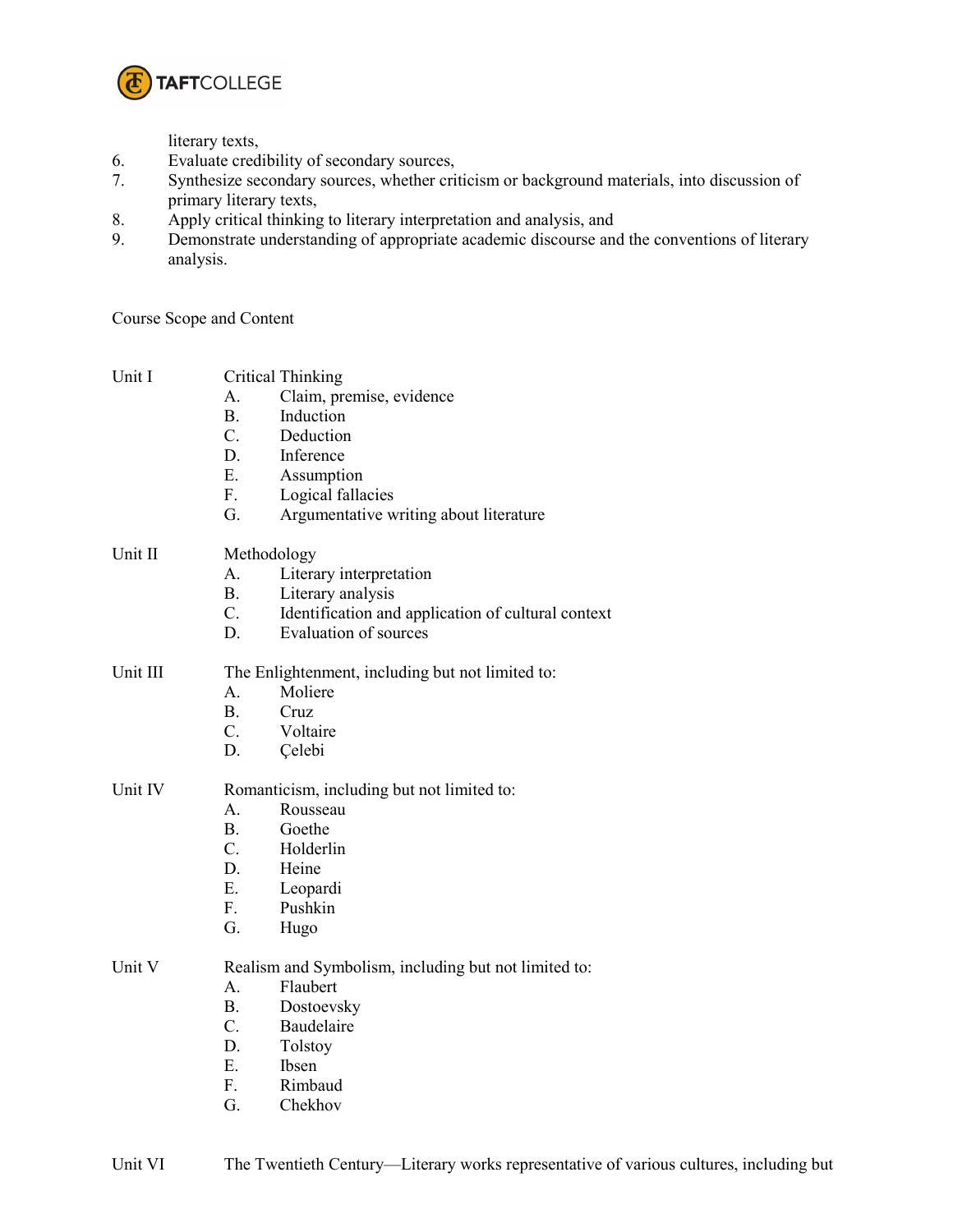

not limited to:

- A. William Butler Yeats
- B. Luigi Pirandello
- C. Rainer Maria Rilke
- D. Lu Xun
- E. Franz Kafka
- F. Anna Akhmatova
- G. Frederico Garcia Lorca
- H. Jorge Luis Borges<br>I. Octavio Paz
- Octavio Paz
- J. Naguib Mahfouz
- K. Gabriel Garcia Marquez
- L. Chinua Achebe
- M. Nawl El Saadawi
- N. Leslie Marmon Silko
- O. Yasunori Kawabata

Learning Activities Required Outside of Class:

The students in this class will spend a minimum of 6 hours per week outside of the regular class time doing the following:

- 1. Reading,
- 2. Homework,
- 3. Research, and
- 4. Writing.

Methods of Instruction:

- 1. Lecture and class discussions based on reading assignments,
- 2. Audiovisual presentations, and<br>3. Group and individual panels and
- Group and individual panels and presentations.

Methods of Evaluation:

- 1. Brief writing assignments,
- 2. Essays,
- 3. Research paper using primary and secondary sources, and
- 4. Oral presentations.

Supplemental Data:

| TOP Code:                 | 150100: English     |
|---------------------------|---------------------|
| <b>SAM Priority Code:</b> | E: Non-Occupational |
| Distance Education:       | Online; Offline     |